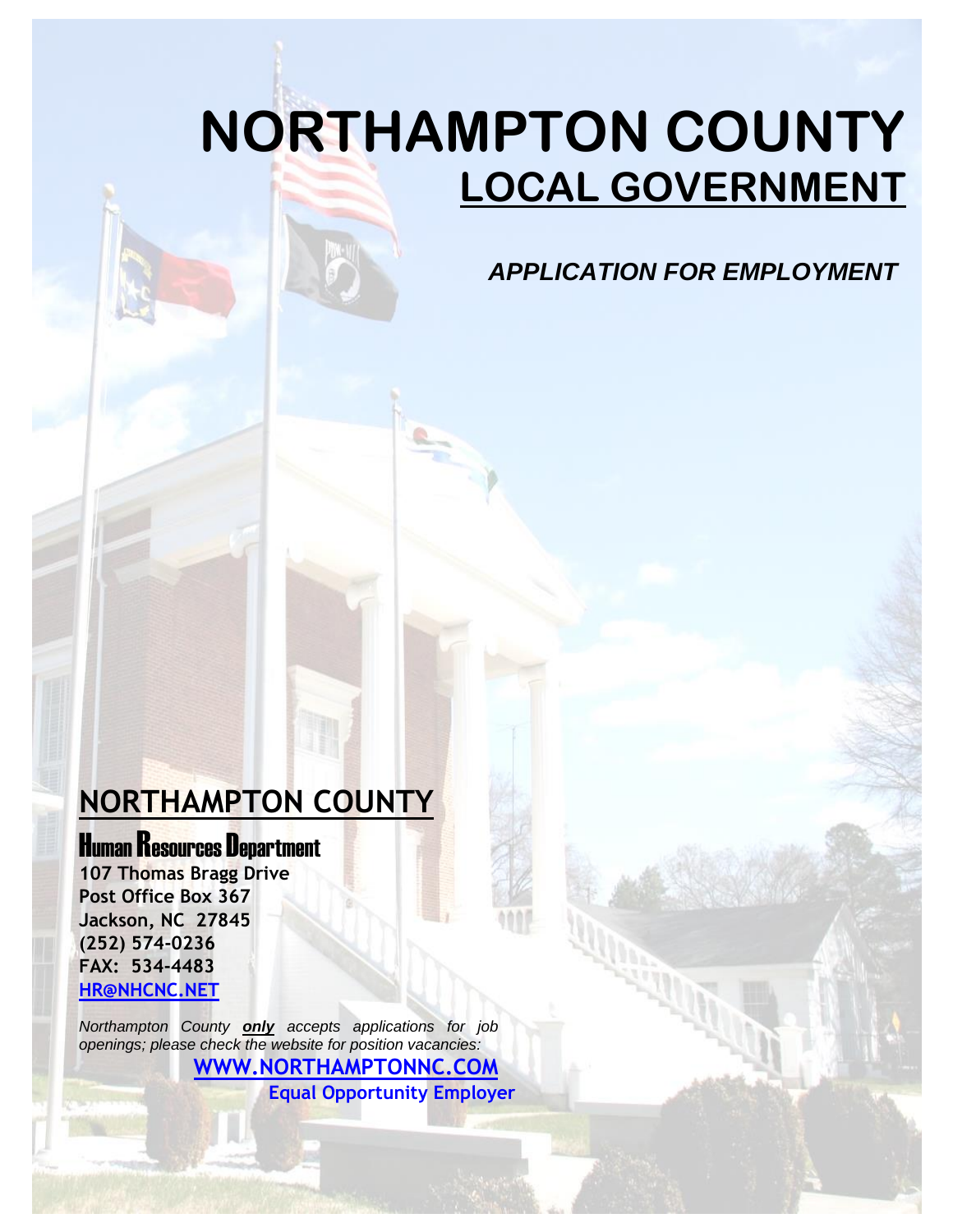#### **Northampton County Local Government Application for Employment Human Resources Department, P. O. Box 367, Jackson, NC 27845**

Prospective employees will receive consideration without discrimination based on race, creed, sex, age, national origin, handicap, veteran status or any condition prescribed by state or local law.

**DIRECTIONS:** Fill out all sections COMPLETELY and please print or type the information requested. Only completed applications will be considered. An application must be received by the County by 5 pm on the closing date posted to ensure consideration. Mailed applications postmarked on the closing date will be accepted. The County will accept a fax application however; the County must have an **original copy** before application can be reviewed for interview. If a position is posted as "open until filled," APPLY IMMEDIATELY.

| <b>Position Title:</b>                                                                                                                                                                                                                                                            |                                                                         |      |                                       |                    |  |  |  |  |
|-----------------------------------------------------------------------------------------------------------------------------------------------------------------------------------------------------------------------------------------------------------------------------------|-------------------------------------------------------------------------|------|---------------------------------------|--------------------|--|--|--|--|
| List only one(1) position per application                                                                                                                                                                                                                                         |                                                                         |      | Date:                                 |                    |  |  |  |  |
| Name:                                                                                                                                                                                                                                                                             |                                                                         |      | Social Sec. #                         |                    |  |  |  |  |
| LAST                                                                                                                                                                                                                                                                              | <b>FIRST</b>                                                            | M.I. |                                       | Last 4 digits only |  |  |  |  |
| <b>Mailing Address</b>                                                                                                                                                                                                                                                            |                                                                         |      |                                       |                    |  |  |  |  |
|                                                                                                                                                                                                                                                                                   | City<br><b>State</b>                                                    |      | Zip Code                              | County             |  |  |  |  |
|                                                                                                                                                                                                                                                                                   |                                                                         |      |                                       |                    |  |  |  |  |
| $\rightarrow$<br><b>HOME PHONE NUMBER</b><br><b>ALTERNATE NUMBER</b><br><b>E-MAIL ADDRESS</b>                                                                                                                                                                                     |                                                                         |      |                                       |                    |  |  |  |  |
|                                                                                                                                                                                                                                                                                   |                                                                         |      |                                       |                    |  |  |  |  |
|                                                                                                                                                                                                                                                                                   |                                                                         |      |                                       |                    |  |  |  |  |
| <b>REFERRAL SOURCE</b>                                                                                                                                                                                                                                                            |                                                                         |      |                                       |                    |  |  |  |  |
|                                                                                                                                                                                                                                                                                   |                                                                         |      |                                       |                    |  |  |  |  |
| How did you learn about this position? Mark all boxes applicable from the list below.<br>Northampton sources:                                                                                                                                                                     | □ Bulletin Boards □ Web Site □ Employee referral □ Friend/word of mouth |      |                                       |                    |  |  |  |  |
|                                                                                                                                                                                                                                                                                   |                                                                         |      | Newspaper: specify Newspaper: specify |                    |  |  |  |  |
|                                                                                                                                                                                                                                                                                   |                                                                         |      |                                       |                    |  |  |  |  |
| <b>VETERAN STATUS</b>                                                                                                                                                                                                                                                             |                                                                         |      |                                       |                    |  |  |  |  |
| <b>YES</b><br>$\Box$ NO<br>Have you served on active duty in the U.S. military?<br>If yes: Branch of service: $\Box$ Air Force $\Box$ Army $\Box$ Coast Guard $\Box$ Marines $\Box$ Navy<br>$\Box$ Regular $\Box$ Reserve $\Box$ National Guard<br>Active Duty Dates_____ to_____ |                                                                         |      |                                       |                    |  |  |  |  |
| <b>EMPLOYMENT WITH NORTHAMPTON COUNTY</b>                                                                                                                                                                                                                                         |                                                                         |      |                                       |                    |  |  |  |  |
| Are you currently a Northampton County employee? $\Box$ YES $\Box$ NO<br>Have you ever been employed by Northampton County? $\Box$ YES<br>$\Box$ NO<br>If yes, what is/was your status? $\Box$ Full-Time $\Box$ Part-Time                                                         |                                                                         |      |                                       |                    |  |  |  |  |
| <b>TRAINING / SKILLS</b>                                                                                                                                                                                                                                                          |                                                                         |      |                                       |                    |  |  |  |  |
| List any certification or licensing you have received that relates to the position you are applying for                                                                                                                                                                           |                                                                         |      |                                       |                    |  |  |  |  |
|                                                                                                                                                                                                                                                                                   |                                                                         |      |                                       |                    |  |  |  |  |
|                                                                                                                                                                                                                                                                                   |                                                                         |      |                                       |                    |  |  |  |  |
| List any other specialized (KSA's) knowledge skills, abilities, and/or training.                                                                                                                                                                                                  |                                                                         |      |                                       |                    |  |  |  |  |
|                                                                                                                                                                                                                                                                                   |                                                                         |      |                                       |                    |  |  |  |  |

When will you be available to begin work? \_\_\_\_\_\_\_\_\_\_\_\_\_\_\_\_\_\_\_\_\_\_ Pay expected: \$\_\_\_\_\_\_\_\_\_\_\_\_\_\_\_\_\_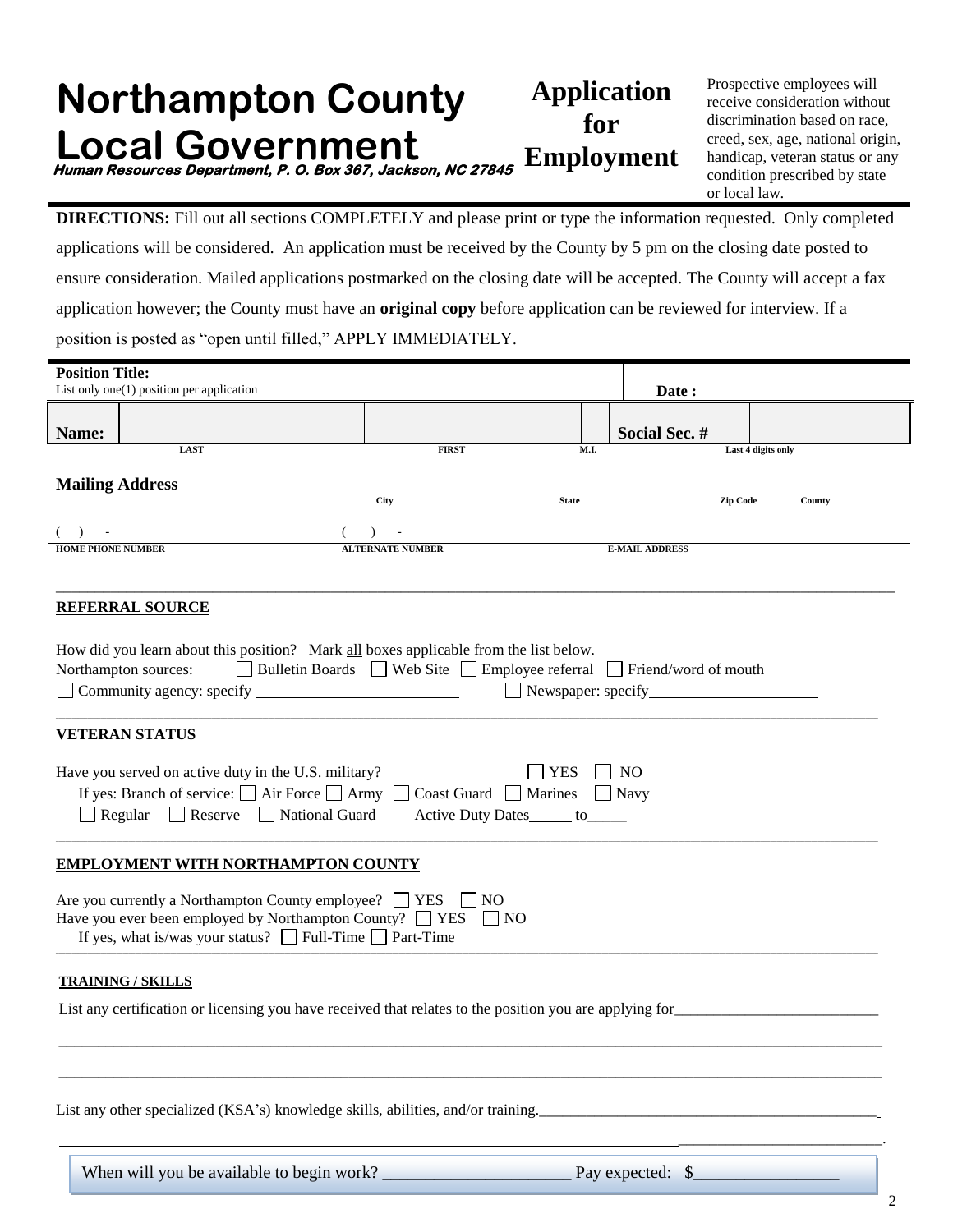| <b>GENERAL INFORMATION</b><br>1. Can you with or without reasonable accommodations perform the essential functions of this<br>position. If no, please explain accommodation to allow you to perform the essential functions<br>of this position.                                            |                                                        |                                                                 | Yes               | No $(1)$                                     |  |  |  |
|---------------------------------------------------------------------------------------------------------------------------------------------------------------------------------------------------------------------------------------------------------------------------------------------|--------------------------------------------------------|-----------------------------------------------------------------|-------------------|----------------------------------------------|--|--|--|
| 2. Are you able to perform all the essential functions of the job position you applied for? If<br>NO, please explain:                                                                                                                                                                       |                                                        |                                                                 | Yes               | No $(2)$                                     |  |  |  |
| 3. Are you 18 years or older?                                                                                                                                                                                                                                                               |                                                        | Yes                                                             | No(3)             |                                              |  |  |  |
| 4. Are you a United States Citizen? If not Can you provide documentation that authorizes<br>you to work in the United States of America? NOTE: To conform to the Immigration Reform Act,<br>Northampton County must verify your right to work in the U.S.                                   |                                                        |                                                                 | Yes               | No $(4)$                                     |  |  |  |
| 5. Do you currently have a Driver's License? Please list your Drive License                                                                                                                                                                                                                 |                                                        |                                                                 | Yes               | No $(5)$                                     |  |  |  |
| 6. Have you ever applied at Northampton County Local Government before?                                                                                                                                                                                                                     |                                                        |                                                                 | Yes               | No $(6)$                                     |  |  |  |
| $Year$ $\qquad \qquad$<br>7. Are you now or were you previously related in any way to a County employee?                                                                                                                                                                                    |                                                        | $\gamma$                                                        | Yes               | No $(7)$                                     |  |  |  |
| State the relationship (i.e. Mother, Sister, Spouse/Domestic partner: ____________________________.                                                                                                                                                                                         |                                                        |                                                                 |                   |                                              |  |  |  |
| Yes<br>No(8)<br>8. Did you receive any of your education or employment experience under another name?<br>If YES, please explain                                                                                                                                                             |                                                        |                                                                 |                   |                                              |  |  |  |
| 9. Have you been <b>convicted of a felony</b> within the past 10 years?<br>NOTE: A conviction will not necessarily bar you from employment and will be considered only if<br>it relates reasonably to the job duties. If yes, for what were convicted you? ________________________________ |                                                        |                                                                 | Yes               | No(9)                                        |  |  |  |
|                                                                                                                                                                                                                                                                                             |                                                        |                                                                 |                   |                                              |  |  |  |
| <b>EDUCATION:</b> Provide your complete history.<br>High School/ Equivalent (GED)                                                                                                                                                                                                           | Location (City)                                        | Location (State)                                                |                   | Yes<br>∣ No<br>Graduate/G.E.D.               |  |  |  |
| College or University                                                                                                                                                                                                                                                                       | Location (City & State)                                | Dates (From/To)<br>$\frac{\ }{2}$ to $\frac{\ }{2}$             |                   | Yes $\Box$ No<br>$\perp$<br>Graduate         |  |  |  |
| Degree Title                                                                                                                                                                                                                                                                                | Date                                                   | Major                                                           |                   | <b>Credit Hours</b>                          |  |  |  |
| College or University                                                                                                                                                                                                                                                                       | Location (City & State)                                | Dates (From/To)<br>$\frac{\ }{2}$ to $\frac{\ }{2}$             |                   | $\Box$ Yes<br>$\vert$ No<br>Graduate         |  |  |  |
| Degree Title                                                                                                                                                                                                                                                                                | Date                                                   | Major                                                           |                   | <b>Credit Hours</b>                          |  |  |  |
| Graduate or Professional                                                                                                                                                                                                                                                                    | Location (City & State)                                | Dates (From/To)<br>$\frac{\ }{2}$ to $\frac{\ }{2}$             |                   | Yes<br>$\Box$ No<br>$\mathsf{L}$<br>Graduate |  |  |  |
| Degree Title                                                                                                                                                                                                                                                                                | Date                                                   | Major                                                           |                   | <b>Credit Hours</b>                          |  |  |  |
| Other educational, vocational school, internships,<br>etc                                                                                                                                                                                                                                   | Location (City & State)                                | Dates (From/To)<br>$\frac{1}{\sqrt{2}}$ to $\frac{1}{\sqrt{2}}$ |                   | Yes<br>$\Box$ No<br>$\mathsf{L}$<br>Graduate |  |  |  |
| Other valid professional licenses and certificates:                                                                                                                                                                                                                                         | Type of License:                                       | <b>Issuing State</b>                                            | Registration No.: | <b>Expiration Date</b>                       |  |  |  |
|                                                                                                                                                                                                                                                                                             | Please provide a copy of Degrees/Diplomas/Certificates |                                                                 |                   |                                              |  |  |  |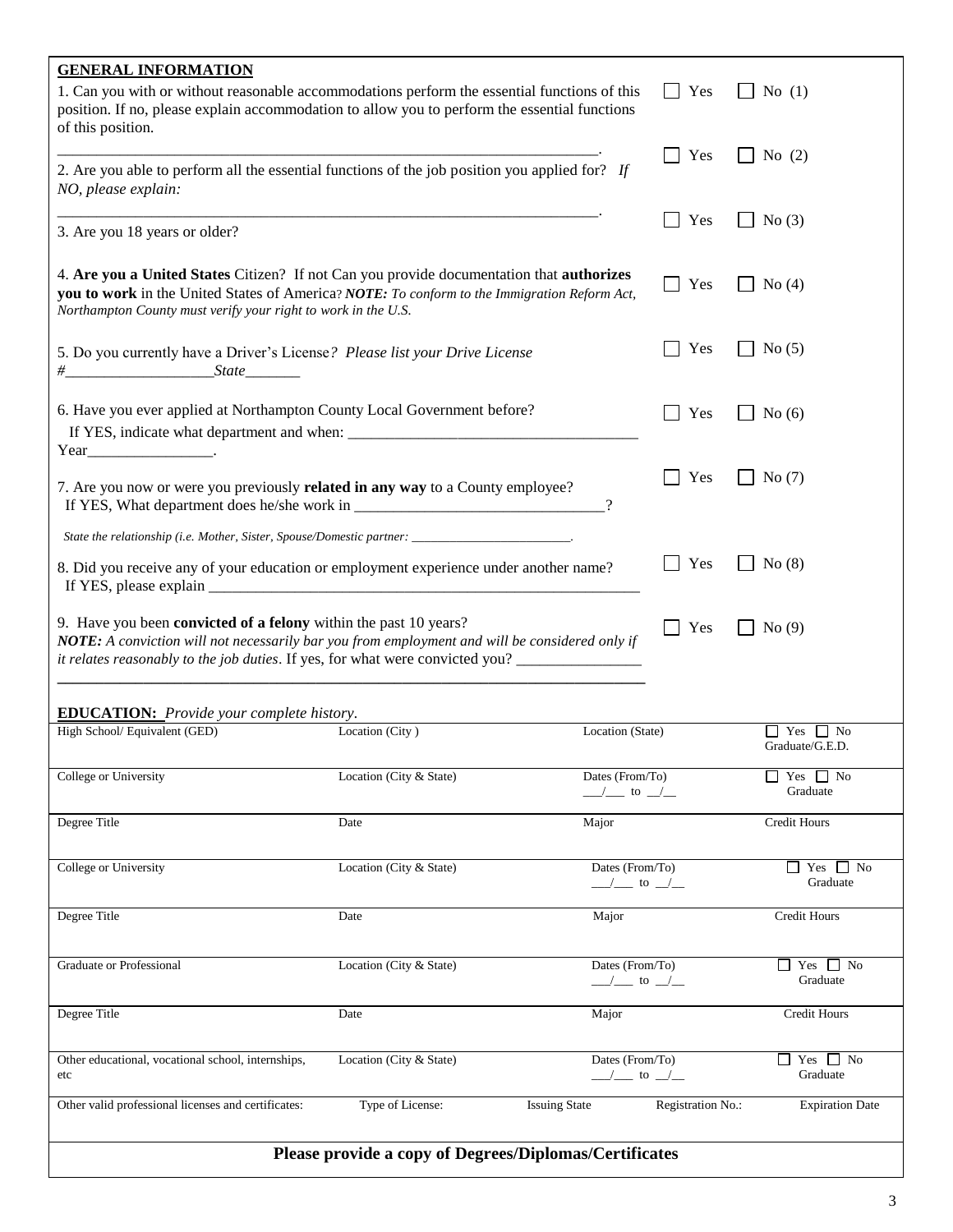#### **EMPLOYMENT:** This section must be completed in detail**. ALL SPACES MUST BE COMPLETED OR MARKED N/A (not applicable).**

A resume will not substitute for a completed Northampton County application unless the job posting so indicates. Beginning with your present or most recent employment, list work experience gained during the past 10 years. Include any periods of self-employment, U.S. military service, and any job-related volunteer experience. If more than one position has been held with the same employer, list each separately. If additional space is necessary, please attach additional sheets-- see page 8.

| Job Title                                                                                           |                                                 |                                                  | (1). Employer's Name and Address |                                           |
|-----------------------------------------------------------------------------------------------------|-------------------------------------------------|--------------------------------------------------|----------------------------------|-------------------------------------------|
|                                                                                                     |                                                 |                                                  |                                  |                                           |
| Supervisor's Name                                                                                   |                                                 |                                                  |                                  |                                           |
| Supervisor's Phone Number                                                                           | Employer's Phone #                              | May we contact this employer?<br>8 Yes $\Box$ No |                                  | Number of employees                       |
| €                                                                                                   | $\frac{1}{1}$<br>$\left($                       |                                                  |                                  | supervised by you:                        |
| Dates Employed (Mo. /Yr.)<br>$\frac{1}{\sqrt{1-\frac{1}{2}}}\$ to $\frac{1}{\sqrt{1-\frac{1}{2}}}\$ |                                                 | Hours per week:                                  | Full-time<br>Part-time           | Last Salary\$                             |
| Duties: (Do NOT state "See Resume")                                                                 |                                                 |                                                  |                                  |                                           |
|                                                                                                     |                                                 |                                                  |                                  |                                           |
|                                                                                                     |                                                 |                                                  |                                  |                                           |
|                                                                                                     |                                                 |                                                  |                                  |                                           |
| Reason for leaving<br>or considering change:                                                        |                                                 |                                                  |                                  |                                           |
| Explain any gap in employment:                                                                      |                                                 |                                                  |                                  |                                           |
| <b>Job Title</b>                                                                                    |                                                 |                                                  | (2.) Employer's Name and Address |                                           |
| Supervisor's Name                                                                                   |                                                 |                                                  |                                  |                                           |
|                                                                                                     |                                                 |                                                  |                                  |                                           |
| Supervisor's Phone Number<br>€                                                                      | Employer's Phone #<br>$\left($<br>$\mathcal{L}$ | $\Box$ Yes $\Box$ No                             | May we contact this employer?    | Number of employees<br>supervised by you: |
| Dates Employed (Mo. /Yr.)<br>$\frac{1}{\sqrt{1-\frac{1}{2}}}\$ to $\frac{1}{\sqrt{1-\frac{1}{2}}}\$ |                                                 | Hours per week:                                  | Full-time<br>Part-time           | Last Salary\$                             |
| Duties: (Do NOT state "See Resume")                                                                 |                                                 |                                                  |                                  |                                           |
|                                                                                                     |                                                 |                                                  |                                  |                                           |
|                                                                                                     |                                                 |                                                  |                                  |                                           |
|                                                                                                     |                                                 |                                                  |                                  |                                           |
|                                                                                                     |                                                 |                                                  |                                  |                                           |
|                                                                                                     |                                                 |                                                  |                                  |                                           |
| Reason for leaving:<br>Explain any gap in employment:                                               |                                                 |                                                  |                                  |                                           |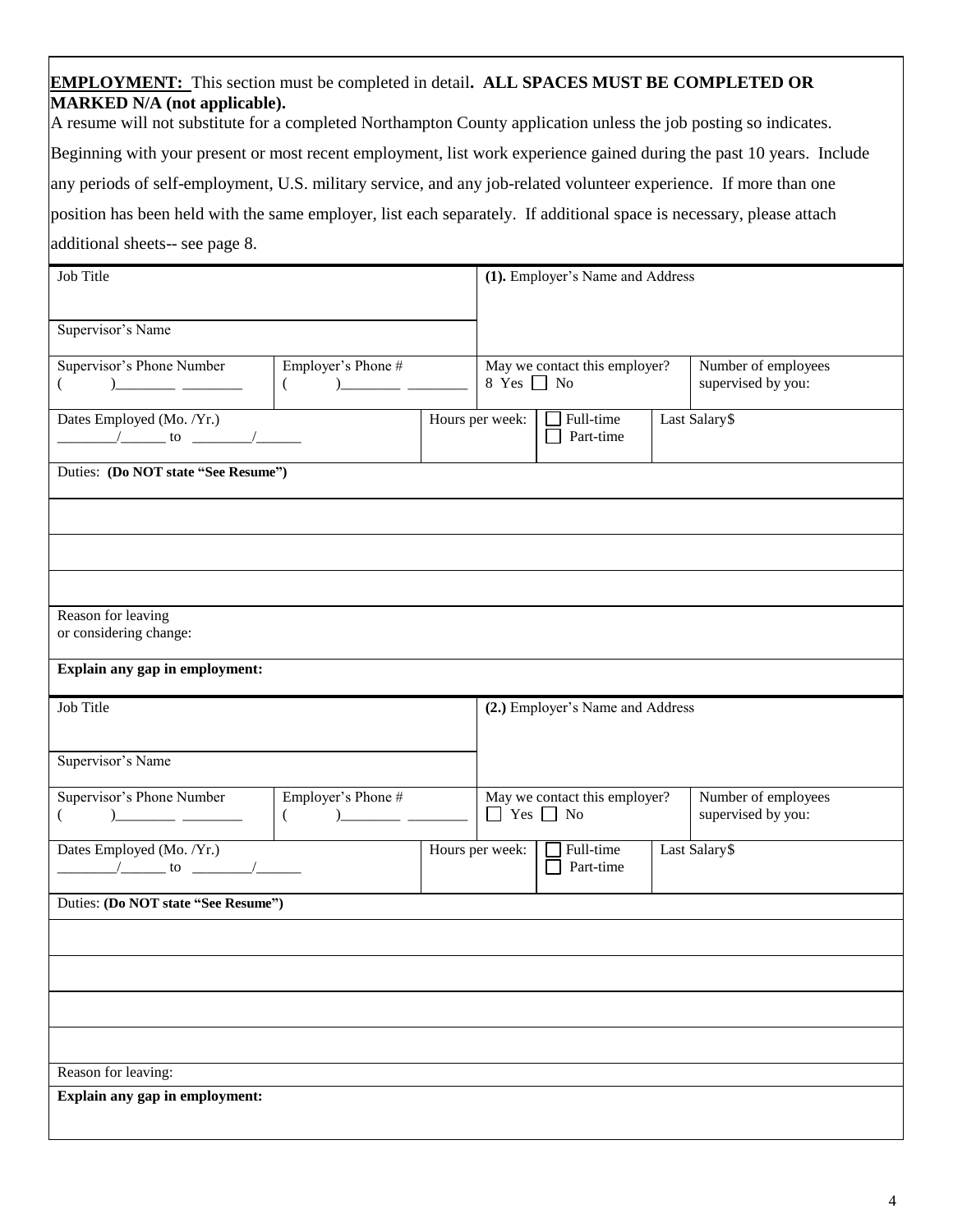| <b>EMPLOYMENT HISTORY CON'T:</b><br>If additional space is necessary, please attach additional sheets-- see page 8.                                                                                                                                                                                                                                                                                                                 |                                |                |                      |                                  |                                           |
|-------------------------------------------------------------------------------------------------------------------------------------------------------------------------------------------------------------------------------------------------------------------------------------------------------------------------------------------------------------------------------------------------------------------------------------|--------------------------------|----------------|----------------------|----------------------------------|-------------------------------------------|
| Job Title                                                                                                                                                                                                                                                                                                                                                                                                                           |                                |                |                      | (1). Employer's Name and Address |                                           |
|                                                                                                                                                                                                                                                                                                                                                                                                                                     |                                |                |                      |                                  |                                           |
| Supervisor's Name                                                                                                                                                                                                                                                                                                                                                                                                                   |                                |                |                      |                                  |                                           |
| Supervisor's Phone Number<br>€                                                                                                                                                                                                                                                                                                                                                                                                      | Employer's Phone #             |                | $\Box$ Yes $\Box$ No | May we contact this employer?    | Number of employees supervised<br>by you: |
| Dates Employed (Mo. /Yr.)<br>$\frac{1}{\sqrt{1-\frac{1}{2}}}\left(1-\frac{1}{2}\right)$ to $\frac{1}{\sqrt{1-\frac{1}{2}}}\left(1-\frac{1}{2}\right)$                                                                                                                                                                                                                                                                               |                                |                | Hours per week:      | $\Box$ Full-time<br>Part-time    | Last Salary\$                             |
| Duties: (Do NOT state "See Resume")                                                                                                                                                                                                                                                                                                                                                                                                 |                                |                |                      |                                  |                                           |
|                                                                                                                                                                                                                                                                                                                                                                                                                                     |                                |                |                      |                                  |                                           |
|                                                                                                                                                                                                                                                                                                                                                                                                                                     |                                |                |                      |                                  |                                           |
|                                                                                                                                                                                                                                                                                                                                                                                                                                     |                                |                |                      |                                  |                                           |
| Reason for leaving<br>or considering change:                                                                                                                                                                                                                                                                                                                                                                                        |                                |                |                      |                                  |                                           |
| Explain any gap in employment:                                                                                                                                                                                                                                                                                                                                                                                                      |                                |                |                      |                                  |                                           |
| Job Title                                                                                                                                                                                                                                                                                                                                                                                                                           |                                |                |                      | (2.) Employer's Name and Address |                                           |
| Supervisor's Name                                                                                                                                                                                                                                                                                                                                                                                                                   |                                |                |                      |                                  |                                           |
| Supervisor's Phone Number<br>)___________ _________<br>€                                                                                                                                                                                                                                                                                                                                                                            | Employer's Phone #<br>$\left($ |                | $\Box$ Yes $\Box$ No | May we contact this employer?    | Number of employees supervised<br>by you: |
| Dates Employed (Mo. /Yr.)<br>$\frac{1}{\sqrt{1-\frac{1}{2}}}\left( \frac{1}{2} + \frac{1}{2} + \frac{1}{2} + \frac{1}{2} + \frac{1}{2} + \frac{1}{2} + \frac{1}{2} + \frac{1}{2} + \frac{1}{2} + \frac{1}{2} + \frac{1}{2} + \frac{1}{2} + \frac{1}{2} + \frac{1}{2} + \frac{1}{2} + \frac{1}{2} + \frac{1}{2} + \frac{1}{2} + \frac{1}{2} + \frac{1}{2} + \frac{1}{2} + \frac{1}{2} + \frac{1}{2} + \frac{1}{2} + \frac{1}{2} + \$ |                                |                | Hours per week:      | $\Box$ Full-time<br>Part-time    | Last Salary\$                             |
| Duties: (Do NOT state "See Resume")                                                                                                                                                                                                                                                                                                                                                                                                 |                                |                |                      |                                  |                                           |
|                                                                                                                                                                                                                                                                                                                                                                                                                                     |                                |                |                      |                                  |                                           |
|                                                                                                                                                                                                                                                                                                                                                                                                                                     |                                |                |                      |                                  |                                           |
|                                                                                                                                                                                                                                                                                                                                                                                                                                     |                                |                |                      |                                  |                                           |
|                                                                                                                                                                                                                                                                                                                                                                                                                                     |                                |                |                      |                                  |                                           |
| Reason for leaving:                                                                                                                                                                                                                                                                                                                                                                                                                 |                                |                |                      |                                  |                                           |
| Explain any gap in employment:                                                                                                                                                                                                                                                                                                                                                                                                      |                                |                |                      |                                  |                                           |
| <b>PROFESSIONAL REFERENCES:</b> Please list three references that are familiar with your work ethics:                                                                                                                                                                                                                                                                                                                               |                                |                |                      |                                  |                                           |
| <b>NAME</b><br>1.                                                                                                                                                                                                                                                                                                                                                                                                                   |                                | <b>ADDRESS</b> |                      |                                  | <b>PHONE</b>                              |
| 2.                                                                                                                                                                                                                                                                                                                                                                                                                                  |                                |                |                      |                                  |                                           |
| 3.                                                                                                                                                                                                                                                                                                                                                                                                                                  |                                |                |                      |                                  |                                           |
|                                                                                                                                                                                                                                                                                                                                                                                                                                     |                                |                |                      |                                  |                                           |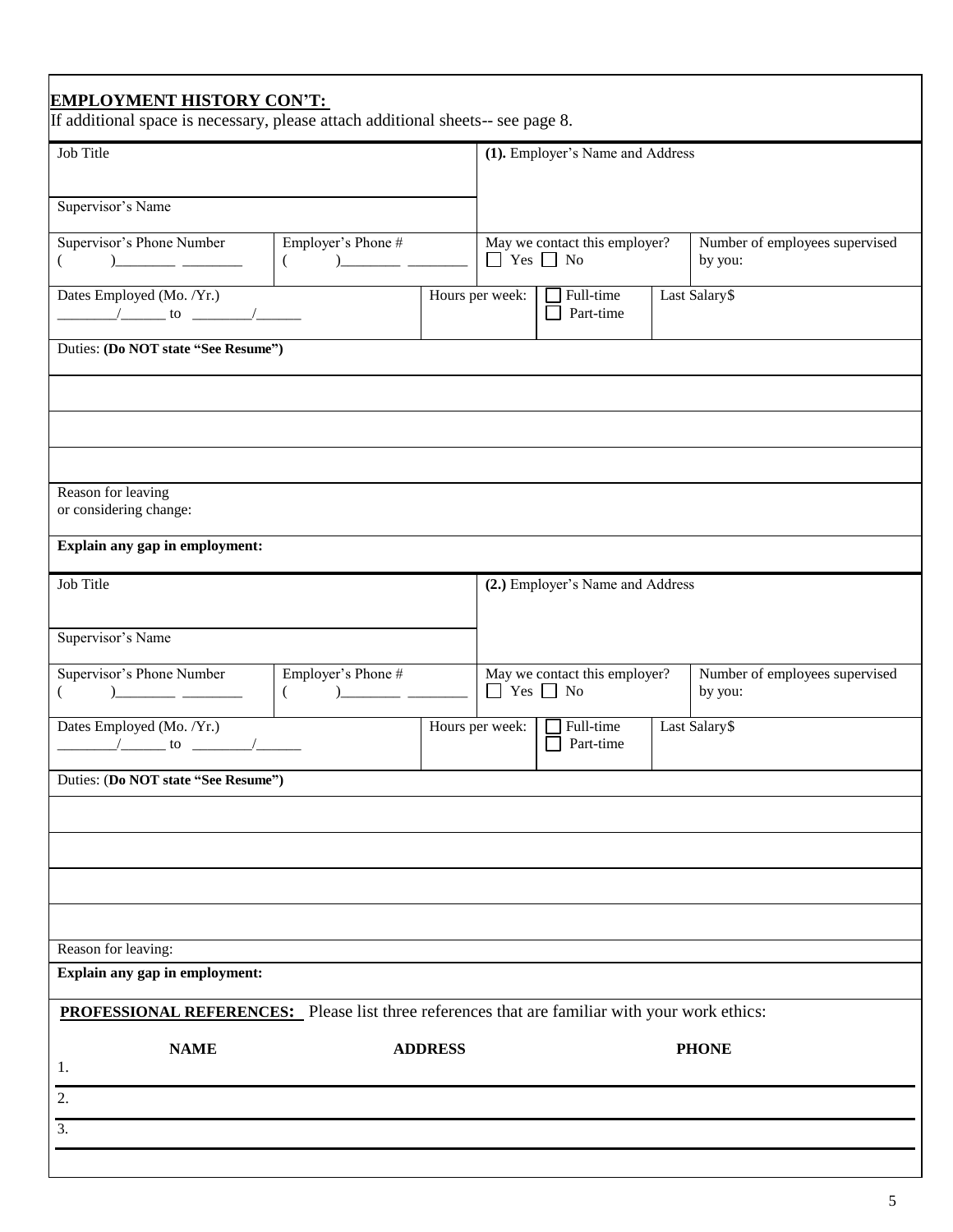**ADDITIONAL INFORMATION:** State any details or experience you feel may be helpful to us in considering your application.

**\_\_\_\_\_\_\_\_\_\_\_\_\_\_\_\_\_\_\_\_\_\_\_\_\_\_\_\_\_\_\_\_\_\_\_\_\_\_\_\_\_\_\_\_\_\_\_\_\_\_\_\_\_\_\_\_\_\_\_\_\_\_\_\_\_\_\_\_\_\_\_\_\_\_\_\_\_\_\_\_\_\_\_\_\_\_\_\_\_\_**

**\_\_\_\_\_\_\_\_\_\_\_\_\_\_\_\_\_\_\_\_\_\_\_\_\_\_\_\_\_\_\_\_\_\_\_\_\_\_\_\_\_\_\_\_\_\_\_\_\_\_\_\_\_\_\_\_\_\_\_\_\_\_\_\_\_\_\_\_\_\_\_\_\_\_\_\_\_\_\_\_\_\_\_\_\_\_\_\_\_\_**

**\_\_\_\_\_\_\_\_\_\_\_\_\_\_\_\_\_\_\_\_\_\_\_\_\_\_\_\_\_\_\_\_\_\_\_\_\_\_\_\_\_\_\_\_\_\_\_\_\_\_\_\_\_\_\_\_\_\_\_\_\_\_\_\_\_\_\_\_\_\_\_\_\_\_\_\_\_\_\_\_\_\_\_\_\_\_\_\_\_\_**

**\_\_\_\_\_\_\_\_\_\_\_\_\_\_\_\_\_\_\_\_\_\_\_\_\_\_\_\_\_\_\_\_\_\_\_\_\_\_\_\_\_\_\_\_\_\_\_\_\_\_\_\_\_\_\_\_\_\_\_\_\_\_\_\_\_\_\_\_\_\_\_\_\_\_\_\_\_\_\_\_\_\_\_\_\_\_\_\_\_\_**

**\_\_\_\_\_\_\_\_\_\_\_\_\_\_\_\_\_\_\_\_\_\_\_\_\_\_\_\_\_\_\_\_\_\_\_\_\_\_\_\_\_\_\_\_\_\_\_\_\_\_\_\_\_\_\_\_\_\_\_\_\_\_\_\_\_\_\_\_\_\_\_\_\_\_\_\_\_\_\_\_\_\_\_\_\_\_\_\_\_\_**

#### **Applicant's Signature** *(must be signed) ~Please READ CAREFULLY*~

*I certify that I have given true, accurate, and complete information on this form to the best of my knowledge. In the event confirmation is needed in connection with my work:*

- *1. I authorize educational institutions, associations, registration, and licensing boards, and others to furnish whatever detail is available concerning my qualifications.*
- *2. I authorize investigation of all statements made in this application and understand that false information or documentation, or a failure to disclose relevant information may be grounds for rejection of my application, disciplinary action or dismissal if I am employed, and (or) criminal action.*
- *3. If offered a position I understand that I must submit to drug/alcohol test and background check and driving record as a condition of employment.*
- *4. I authorize the Northampton Sheriff's Department to conduct a criminal history investigation and release the information to the Northampton County Human Resources Department.*
- *5. I authorize Northampton County to contact and obtain information about me from previous employers, educational and "references" I have provided, and any other party necessary to verify the accuracy of information I disclosed in this application. I expressly waive any right I have to review information the County receives from and employers or educational institution under a promise of confidentiality.*

#### **APPLICANT SIGNATURE: DATE**: \_\_\_\_\_\_\_\_\_\_\_\_\_\_\_\_\_\_

*I fully understand and accept all terms in the above statement.*

*Clearly Print Full Name \_\_\_\_\_\_\_\_\_\_\_\_\_\_\_\_\_\_\_\_\_\_\_\_\_\_\_\_\_\_\_\_\_\_\_\_\_\_\_\_\_\_\_*

#### **UNSIGNED APPLICATIONS WILL NOT BE PROCESSED**

**Thank you for your interest in working for Northampton County Local Government. We wish you success in your job search!**

> Northampton County HR Department 107 Thomas Bragg Drive, PO Box 367, Jackson, NC 27845 **HR OFFICE:** (252) 574-0236 / **FAX:** (252) 534-4483



 *Northampton County Is An Equal Opportunity Employer* 

And Hires Only U.S. Citizens And Lawfully Admitted Aliens

Northampton County Local Government Is A Drug-Free Workplace

*All Candidates Will Be Subject To Background Checks/Drug Testing As A Condition Of Employment*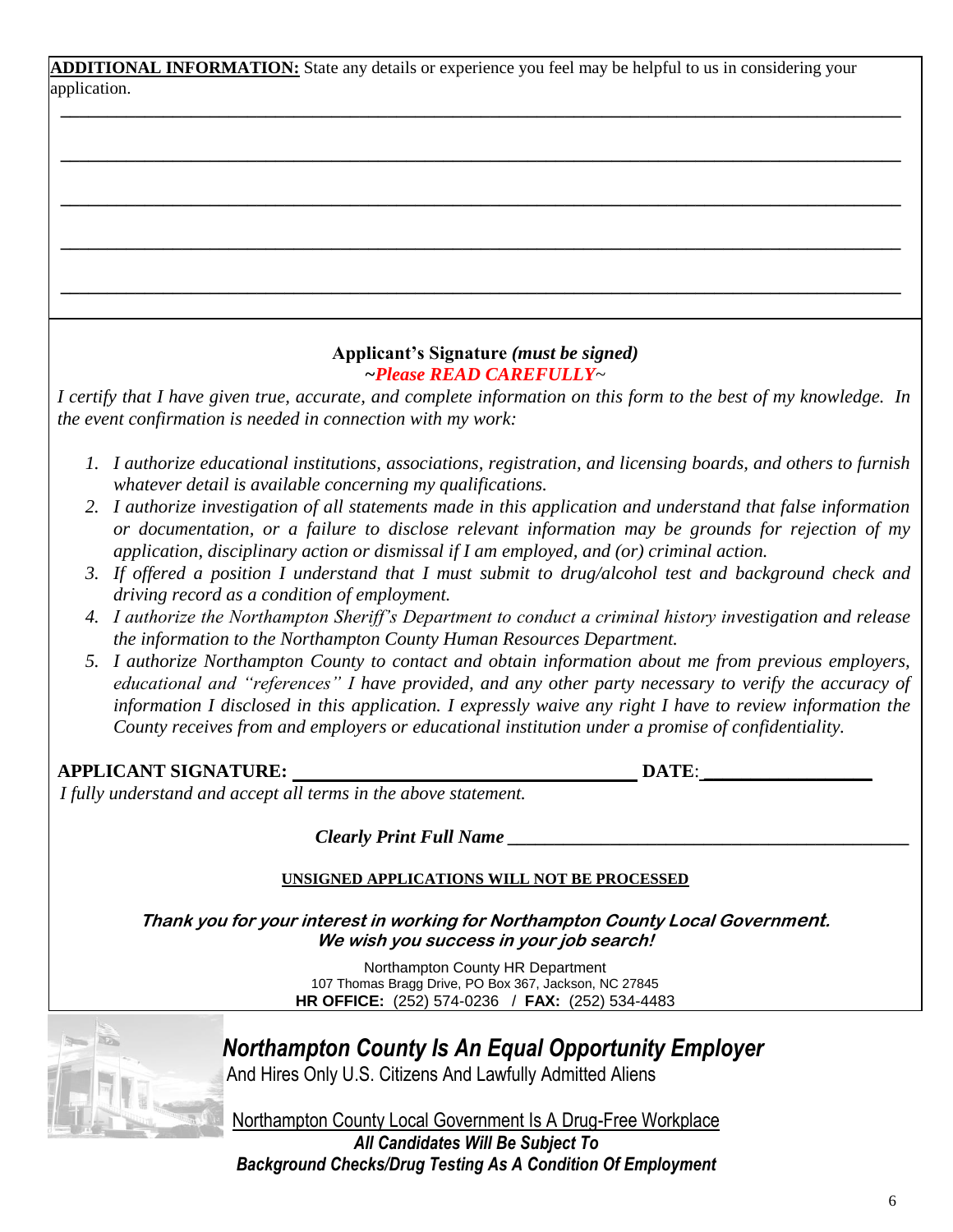### **NORTHAMPTON COUNTY LOCAL GOVERNMENT**

#### **NORTHAMPTON COUNTY'S NON-DISCRIMINATION POLICY**

*It is Northampton County's policy that persons shall not be discriminated against in employment because of race, color, national origin, creed, religion, sex, age (40+), marital status, sexual orientation, or disability. Northampton County values diversity and strives to have a diverse work force and is committed to Equal Employment Opportunities Northampton County actively encourages members of diverse communities to apply.*

Completion of the following data is voluntary for affirmative action purposes. Information provided will be used for affirmative action purposes. **FAILURE TO SUPPLY THIS INFORMATION WILL NOT JEOPARDIZE OR ADVERSELY AFFECT ANY CONSIDERATION YOU MAY RECEIVE FOR EMPLOYMENT OR LATER ADVANCEMENT IN EMPLOYMENT.** The data will be reported only as required in statistical summaries.

Ethnic Category (Select only one racial/ethnic group - Federal guidelines do not allow multiple racial/ethnic designations for affirmative action purposes):

| □ | African American/Black:   | Persons having origins in any of the Black racial groups of Africa.                                                                                                                     |
|---|---------------------------|-----------------------------------------------------------------------------------------------------------------------------------------------------------------------------------------|
| □ | Asian/Pacific Islander::  | Persons having origins in the original peoples of eastern Asian, southeast Asia, the Indian Subcontinent or<br>the Pacific Island.                                                      |
| □ | Hispanic:                 | Persons of Mexican, Puerto Rican, Cuban, Central or South American, or other Spanish origin or culture,<br>regardless of race.                                                          |
| □ | Native American:          | Persons having origins in the original peoples of North America who maintain cultural identification<br>through tribal affiliation or community recognition, including Alaskan Natives. |
| □ | White/Caucasian::         | Person having origins in any of the original peoples of Europe, North Africa, the Middle East, other than<br>Hispanic.                                                                  |
| □ | I choose to not identify. |                                                                                                                                                                                         |

| Sex: | $\Box$ Male | $\Box$ Female |  | $\Box$ Under 18 $\Box$ 20 - 30 $\Box$ 31-39 $\Box$ Over 40 $\Box$ Over 50 |  |
|------|-------------|---------------|--|---------------------------------------------------------------------------|--|
|      |             |               |  |                                                                           |  |

#### *Person without a disability should check item A. The reporting of a disability is strictly VOLUNTARY. Person with disabilities who DO WISH to report their disabilities should check item A. Information reported on this form will be kept confidential as required by state law. Public disclosure of this information without your consent would be a violation of G.S. 126-27*

Disability: "Disability means, with respect to an individual

- 1. A physical or mental impairment that substantially limits one or more of the major life activities of such individual.
- 2. a record of such an impairment
- 3. being regarded as having such an impairment (American with Disabilities Act of 1990)

| $\Box$ A. None/Prefer not to report                                | $\Box$ G. Respiratory impairment             |
|--------------------------------------------------------------------|----------------------------------------------|
| $\Box$ B. Blind or severely visually impaired                      | H. Nervous system/Neurological disorder      |
| $\Box$ C. Deaf or severely hearing impaired                        | $\Box$ I. Mentally restored                  |
| D. Loss or limited use of arms and/or hands                        | $\Box$ J. Learning disability                |
| $\Box$ E. Non-ambulatory (must use wheelchair)                     | K. Mental retardation                        |
| $\Box$ F. Other orthopedic impairment (including amputation, etc.) | □ L. Others (heart disease, diabetes, speech |
| arthritis, back injury cerebral palsy,                             | impairment)                                  |
|                                                                    | $\Box$ M. Other (please specify $\Box$       |
|                                                                    |                                              |

*Please note: This page will be detached from your application and kept for stats data only.*